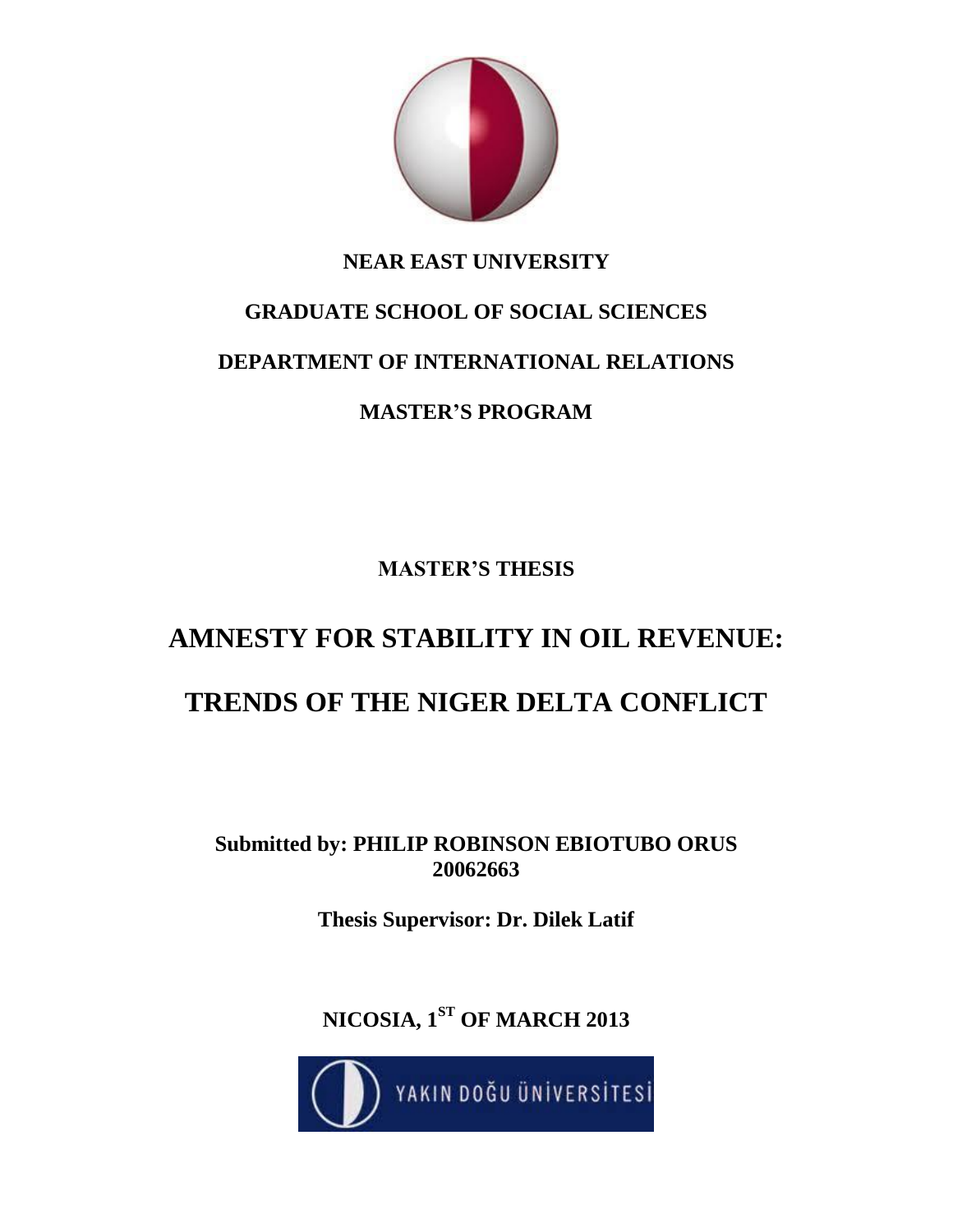#### **ABTRACT**

The tittle of this thesis is "Amnesty for Stability in Oil Revenue: Trends of the Niger Delta Conflict". It's a research thesis. The thesis focuses on analysis concerning the Niger Delta Conflict. The analysis in this academic paper are intended to find the nature and causes of unrest, armed confrontation and the different arguments of parties involved in the Niger Delta conflict; these differences which undermines the socio-economic stability and survival of the region, and Nigeria's political future. In my discussions, I will analyze the ethnic, economic, environmental, political and other factors which are some of the main underlying elements, contributing to the Niger Delta conflict, particularly the ongoing amnesty program and the importance of oil revenue to the Nigerian government. Postmodern arguments will also be used to analyze the conflict, given facts that contemporary international relations theories see conflicts from different perspectives. Above all, the ongoing amnesty program and process will also be discussed and solution based arguments will be recommended as preferable alternatives for sustainable peace in the region.

The Niger Delta, which has been able to sustain an history of cultural development and economic survival through fishery, farming and hunting, also scores remarkable peace and co-existence between communities, ethnic groups and kingdoms except, the wars against slave trade and cultural protection against the 'European Imperialists' in the 18<sup>th</sup> and 19<sup>th</sup> centuries. However, conflict became a phenomenon from the beginning of large scale oil exploration in the 1980s, though the apocalypses of the Niger Delta conflict, predates oil exploration activities in the region.

**Keywords:** Niger Delta, postmodern, contemporary, conflict, unrest, armed confrontation, stability, socio-economic, environmental, political, history, cultural development, fishery, farming, hunting, ethnic groups, wars, slave trade, kingdoms, European Imperialists.

#### **AMNESTY FOR STABILITY IN OIL REVENUE: TRENDS OF THE NIGER DELTA CONFLICT PHILIP ROBINSON EBIOTUBO ORUS MARCH, 2013**

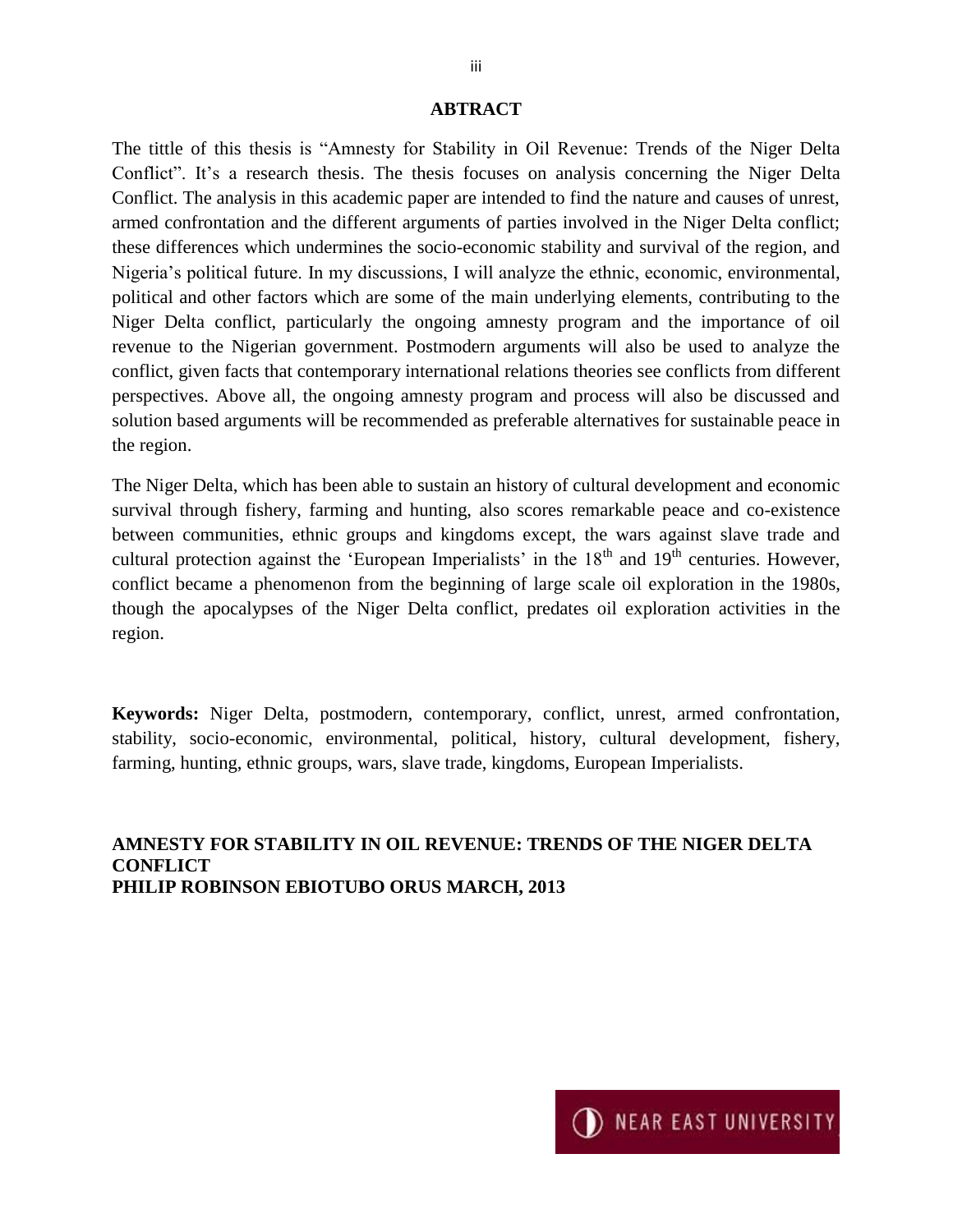#### **FOREWARD**

My heartfelt thanks go to **Engr. T. R. Orus** for his relentless financial assistance and as my sponsor from undergraduate studies to this project.

Thanks to **Derya Aslandogan** whose encouragement and support enable me to continue with my master's program. I would have not started my master's program in Near East University without her.

I also appreciate the comments from those people who reviewed the materials in this thesis and, must acknowledge the academic and non-academic staffs of International Relations Department in Near East University, particularly **Ass. Prof. Zeliha Khasman**.

To my family and friends, my thanks for being so understanding and supportive for this project.

Finally, to my Supervisors **Dr. Dilek Latif** and **Prof. Ajouni Suistola**, I appreciate all your contributions.

**Philip Robinson Ebiotubo Orus**

**Nicosia, March 2013**

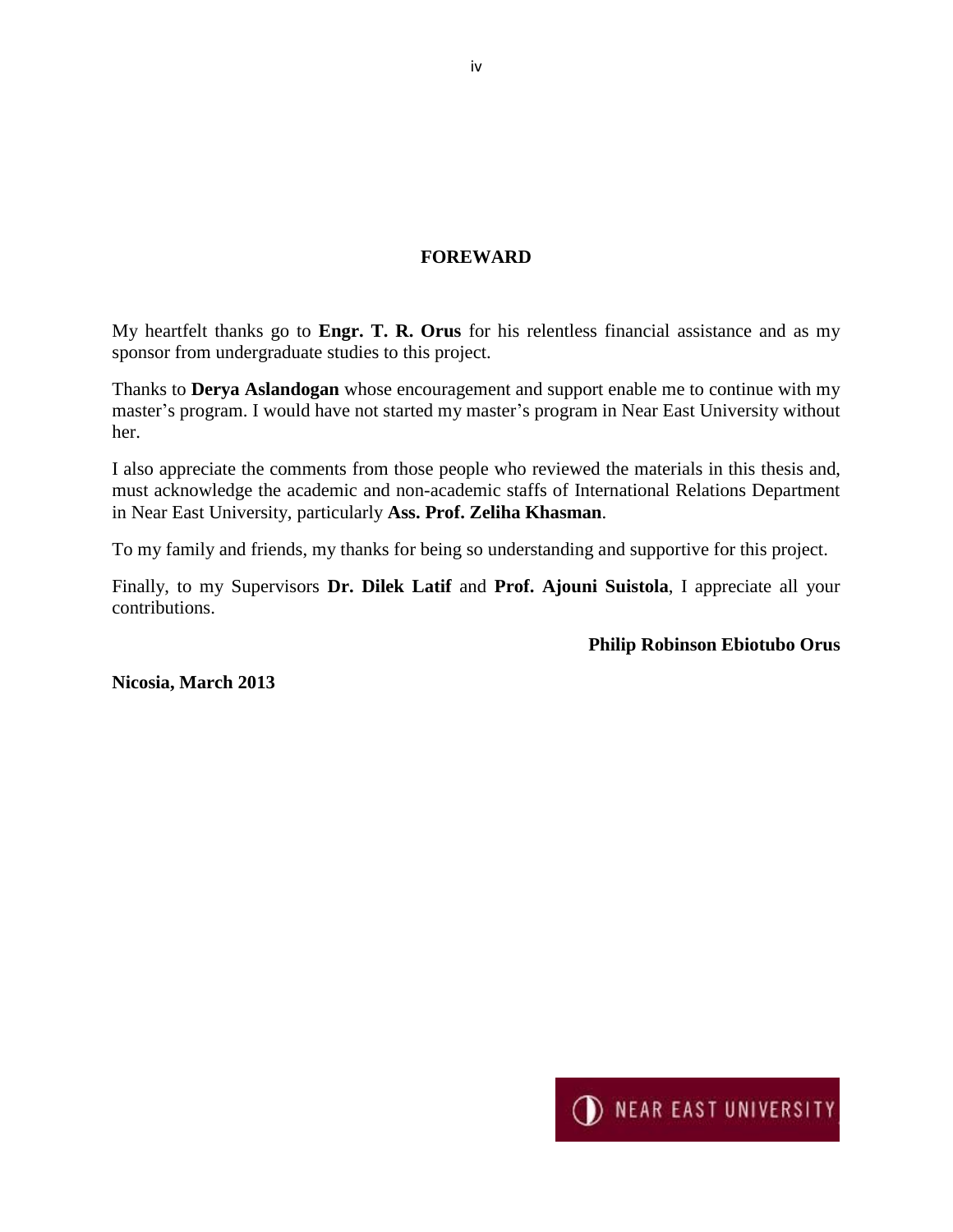#### **TABLE OF CONTENTS**

|  | <b>Page Numbers</b> |
|--|---------------------|
|--|---------------------|

| Introduction and General Framework: Aims and Methodology  1                    |  |
|--------------------------------------------------------------------------------|--|
| <b>Chapter One: The Evolution and Perspectives of the Niger Delta Conflict</b> |  |
|                                                                                |  |
|                                                                                |  |
|                                                                                |  |
|                                                                                |  |
|                                                                                |  |
|                                                                                |  |
|                                                                                |  |
|                                                                                |  |
|                                                                                |  |
| <b>Chapter Two: The Achievements and Challenges of the Amnesty Program</b>     |  |
|                                                                                |  |
|                                                                                |  |
|                                                                                |  |
|                                                                                |  |
|                                                                                |  |
|                                                                                |  |
| <b>Chapter Three: The Negative Effects of the Niger Delta Conflict</b>         |  |
|                                                                                |  |
|                                                                                |  |
|                                                                                |  |
|                                                                                |  |

v

**I** NEAR EAST UNIVERSITY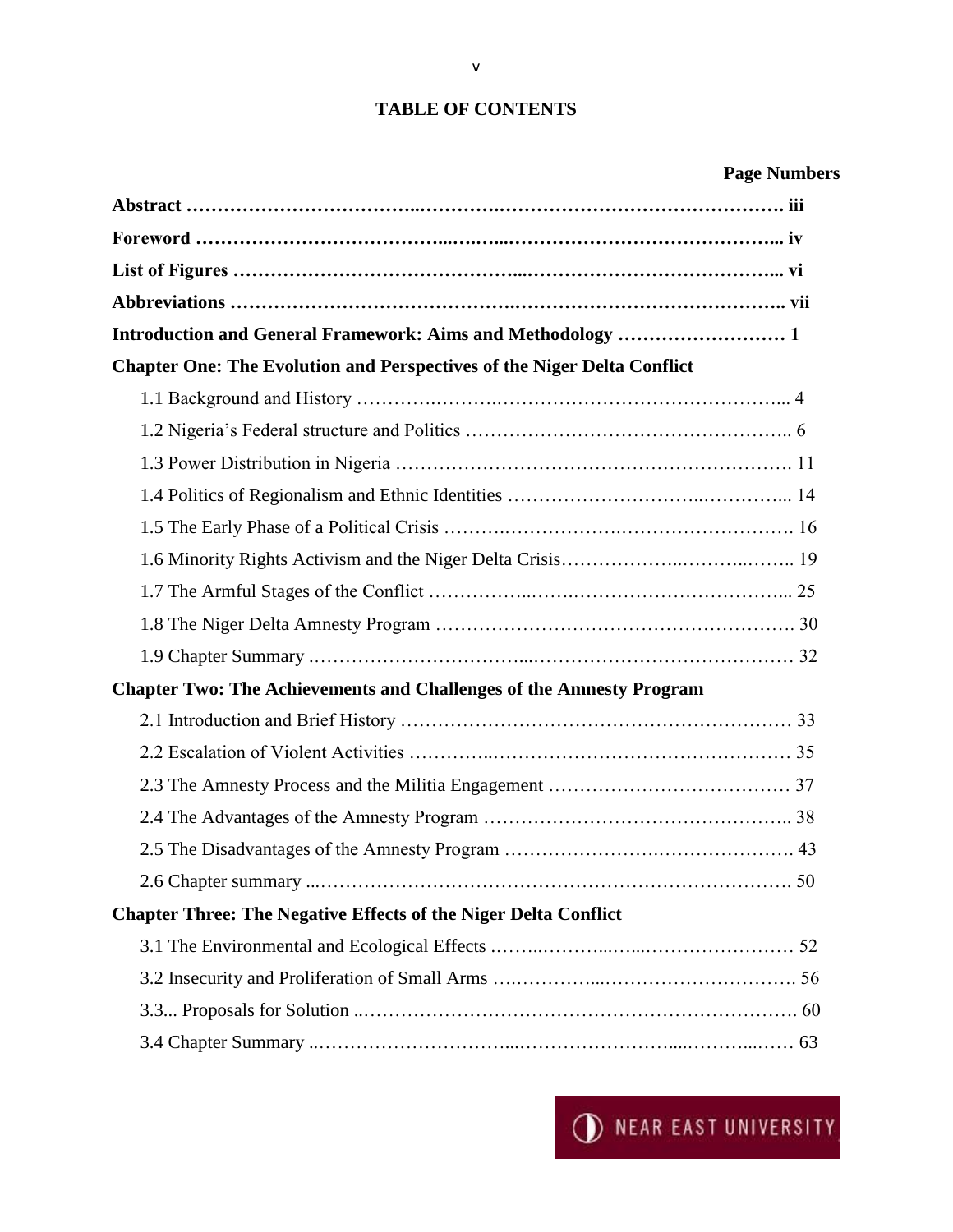### **TABLE OF CONTENTS**

| <b>Chapter Four: Postmodernists Perspective of the Niger Delta Conflict</b> | 1.001110010 |  |
|-----------------------------------------------------------------------------|-------------|--|
|                                                                             |             |  |
|                                                                             |             |  |
|                                                                             |             |  |
|                                                                             |             |  |
|                                                                             |             |  |

**Bibliography ….……………………..……………….…………………………………...… 77**

#### **Page Numbers**

**I** NEAR EAST UNIVERSITY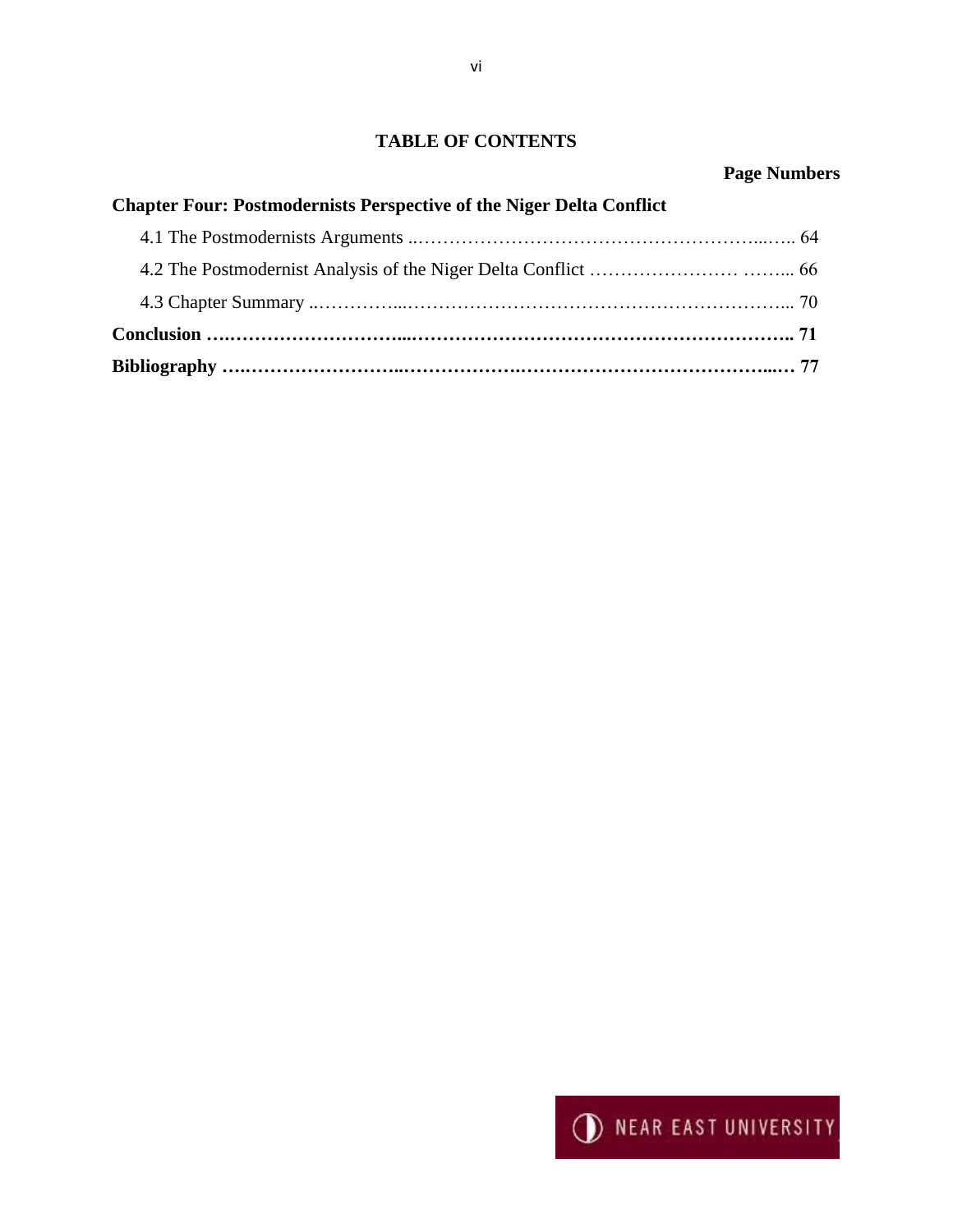## **LIST OF FIGURES**

## **Page Numbers**



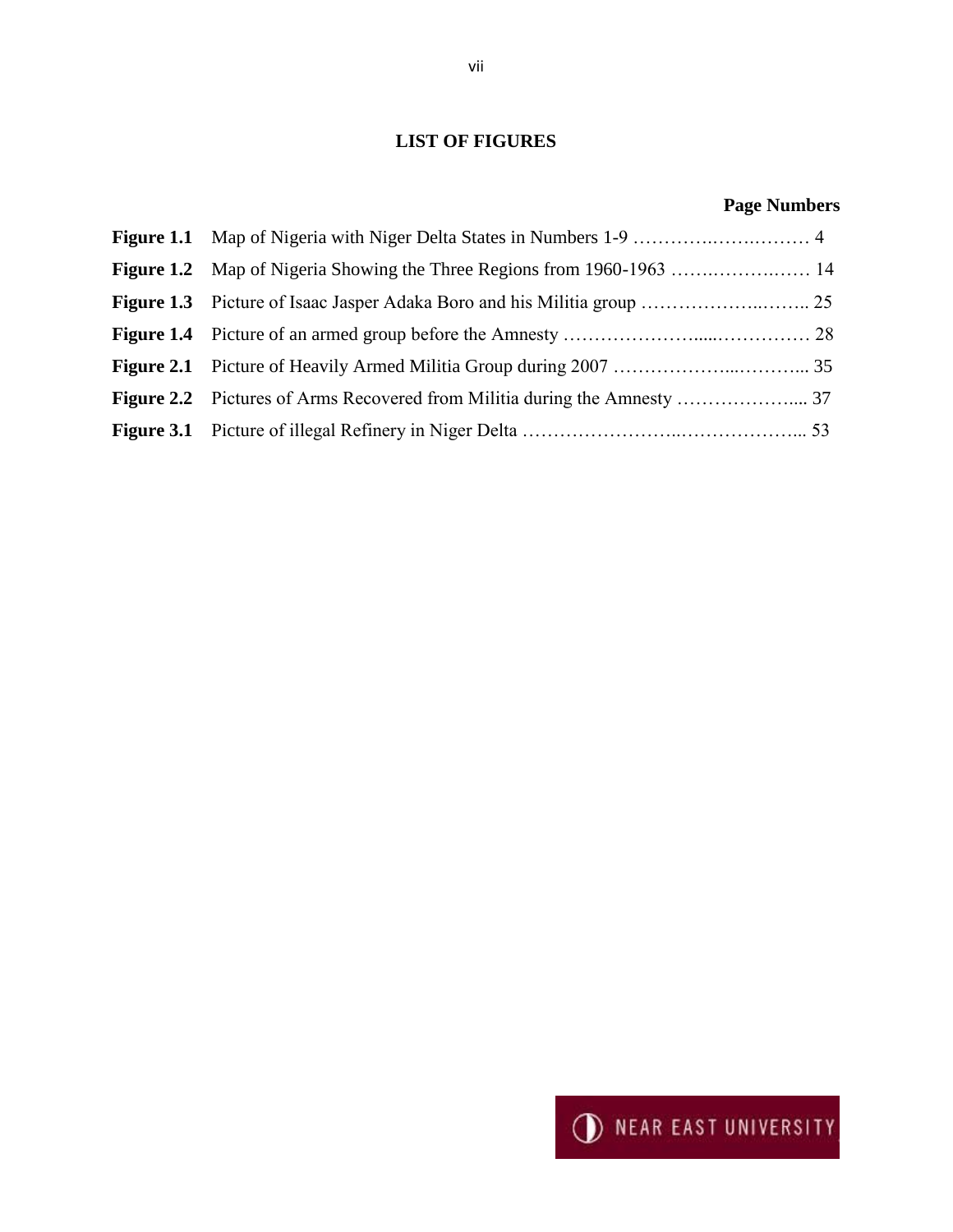#### **ABBREVIATIONS**

**AD:** Alliance for Democracy **AG:** Action Group **APP:** All People's Party **BORO:** Major Isaac Jasper Adaka Boro **COR:** Calabar Ogoja Rivers **ECOWAS:** Economic Community of West African States **EU:** European Union **FCDA:** Federal Capital Development Authority **FCT:** Federal Capital Territory **FDI:** Foreign Direct Investment **GNPP:** Greater Nigerian People's Party **IYC:** Ijaw Youths Council **LGA:** Local Government Area **LNG:** Liquefied Natural Gas **MEND:** Movement for the Emancipation of the Niger Delta **MOSOP:** Movement for the Survival of the Ogoni People **NCNC:** National Council of Nigeria and Cameroon; National Convention of Nigeria Citizens **NDDC:** Niger Delta Development Commission **NDC:** Niger Delta Congress **NDPVF:** Niger Delta People's Volunteer Force **NDV:** Niger Delta Vigilante **NDVF:** Niger Delta Volunteer Force **NNPC:** Nigerian National Petroleum Corporation **NPC:** Northern People's Congress **NPP:** Nigerian People's Party **NPN:** National Party of Nigeria **OPEC:** Organization of Petroleum Exporting Countries **PDP:** Peoples Democratic Party **PCASED:** Program for the Coordination and Assistance for Security and Development